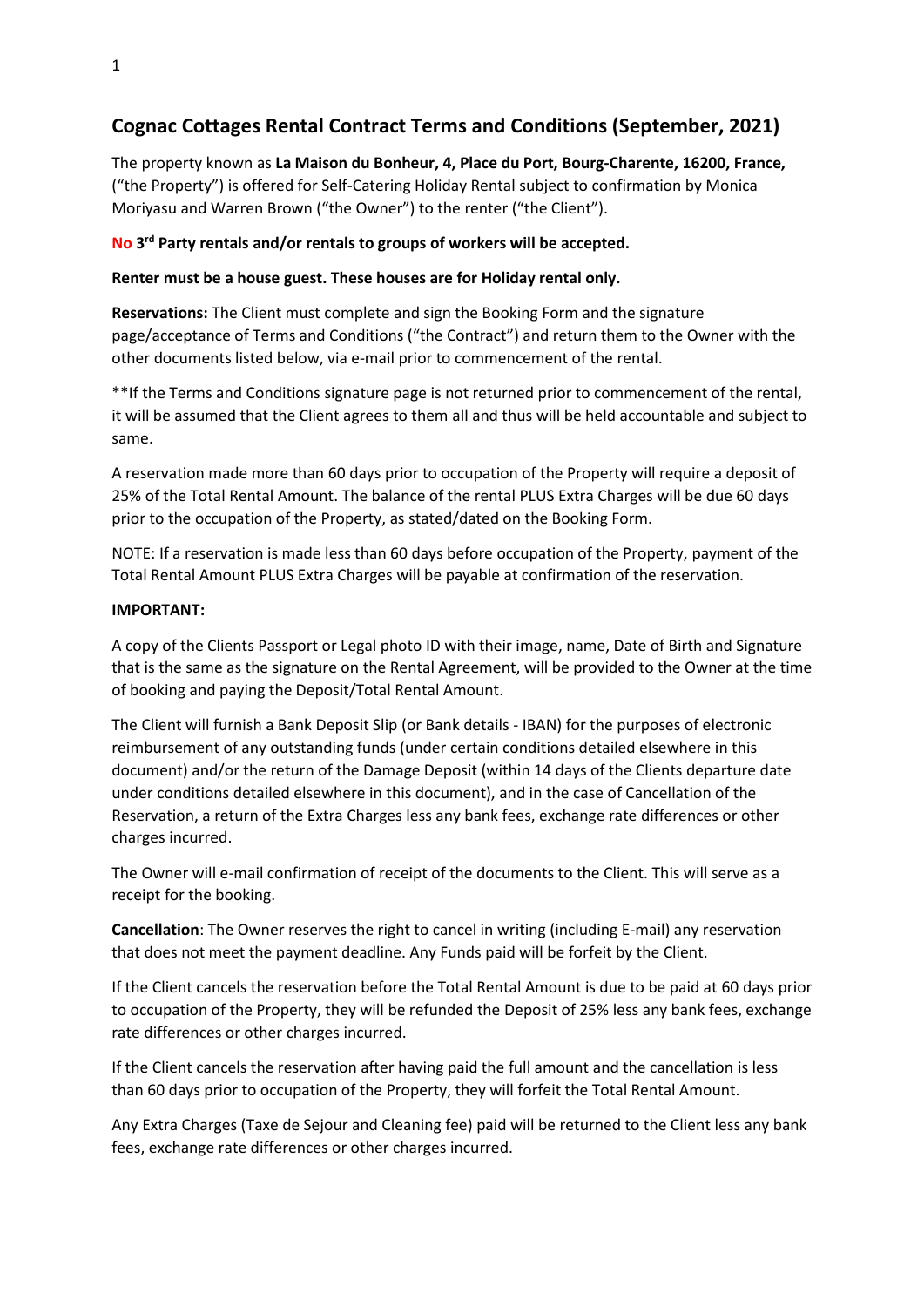**Re-renting**: If the Owner is able, within the 60-day period after a cancellation by the Client who has paid the Total Rental Amount, to re-rent the Property for a period of time, the Owner will reimburse the Client for the time re-rented, minus a 25% deposit and any other reasonable expenses incurred in the re-renting of the Property less any bank fees, exchange rate differences or other charges incurred. Any Extra Charges will be returned to the Client less any bank fees, exchange rate differences or other charges incurred. That being said, the Owner is under no obligation to re-rent the Property to fulfil a reimbursement to the Client, following a cancellation within the 60 day period.

**Chargeable Expenses**: Any chargeable expenses during the rental period must be settled in cash, locally with the Owners prior to the Clients departure.

**Advisory of Vacation Insurance:** The Client is strongly advised to arrange a comprehensive travel insurance policy (including cancellation cover) and to have full cover for personal belongings and public liability, as these are not covered by the Owners insurance.

**Extra Charges**: Damage/Security Deposit: A security deposit of 350 € ("the Security Deposit") is to be paid at the same time as the Total Rental Amount. However, the sum reserved by this clause shall not limit the Clients liability to the Owners. The Security Deposit held by the Owners will be applied against cleaning, repair or replacement caused by means other than usual wear and tear during the Client's rental of the Property. Pending a satisfactory inspection and a full inventory completed, the Security Deposit will be returned within 14 days of Client's departure date, less any bank fees, exchange rate differences or other charges incurred.

\*\*Clients renting the property directly, or through Booking dot com (or other platforms that do not collect Damage Deposits etc) will pay the Deposit by **Cheque/Cash** upon check-in.

**Cleaning Fee**: A 100 € Departure cleaning Fee is to be paid with the Final Rental Payment.

**Taxe de Sejour:** A compulsory Taxe de Séjour of 1,00 € per Adult (over 18) per night, is collected on behalf of the local Commune by some booking platforms. This is to be paid with the Final Rental Payment or in cash/cheque to the Owners upon occupation (Direct or booking dot com).

**Inventory:** An inventory list is in the Welcome Folder. The Client has 24 hours following the time and date of occupancy of the Property to dispute any inventory, otherwise it is assumed that the inventory is correct. No dispute will be accepted after this period.

**Rental Period:** The rental period for the Property shall commence no earlier than 4.00 pm on the first day and no later than 8.00pm, unless by prior arrangement. The rental period finishes at 10.00 am on the last day of the Client's rental period ("the Departure Time"). The Owners shall not be obliged to offer accommodation before the time stated and the Client shall not be entitled to remain in occupation of the Property or any part thereof after the Departure Time (unless previously agreed with the Owners). If the rental period is shortened by the Client for any reason, the Total Rental Amount will not change and there will be no refund to the Client.

Any extension to Long Term rentals will be charged at the current daily rate up to 7 days.

**Overtime:** Clients will be met at the Property at a time agreed upon with the Owner, between 4pm and 8pm on the day of arrival. A charge of 20 euros cash, per hour or part thereof, will be charged for waiting time at the rental property over and above any pre-arranged meeting time. In this and every case, telephone contact between the Owner and the Client is mandatory in case of legitimate emergency for either party.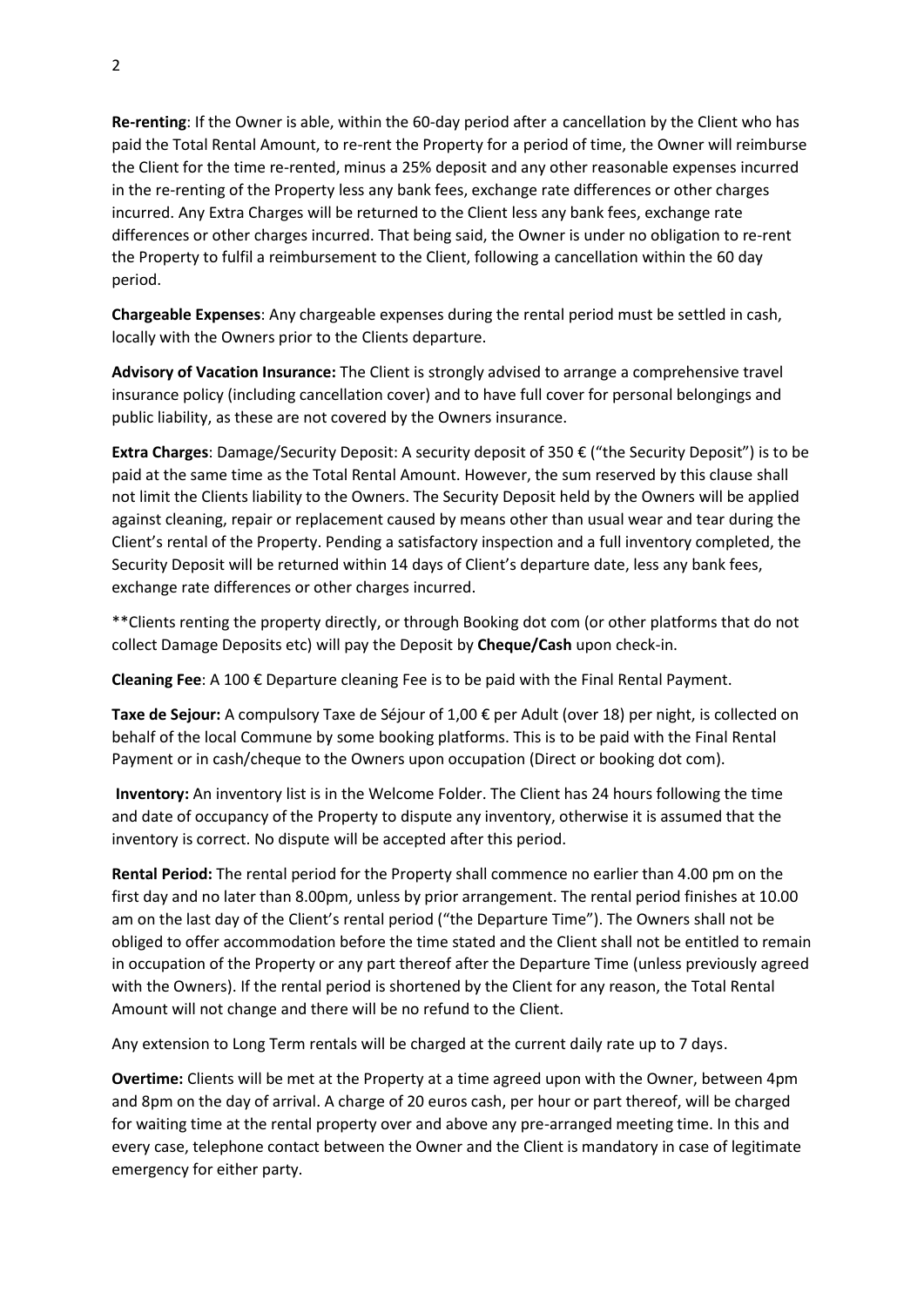The owners do not live on-site and must travel 20kms to the property.

**Children:** We do not accept children under the age of 5 years as guests.

**Clients and Guest Party**: The maximum number of persons to reside at the Property is 4 persons in 3 beds. There will be no extra beds or persons accepted, and any contravention of this policy will result in the Clients being asked to vacate the property immediately with forfeiture of all funds paid.

**Use of Facilities**: Facilities at the Property are only to be used by the Client and those forming the Client's party and who are each staying in the Property as authorized guests ("the Guest Party"). Please seek prior approval from the Owners should you expect external guests during the day.

No persons other than those in the registered Guest Party shall stay on the property at night. (See previous clause) The Client is responsible for all members of the Guest Party residing at and/or using the facilities of the Property.

The Property is cleaned and checked before any Clients arrival.

The Client agrees to be a considerate tenant and to take good care of the Property and to leave it in the same condition as they received it, at the end of the rental period.

The Owners reserve the right to retain funds from the Security Deposit to cover additional cleaning cost if the Client leaves the Property in an unacceptable condition or damage is discovered.

**Cleaning Services**: Cleaning services can be arranged at the request of the client during their tenure, with a minimum of 60  $\epsilon$  being charged per clean. In this case the property must be left by the Clients in a state that allows for ease of movement and minimal interference of guest's personal belongings by the cleaning personnel.

The above charge does not in any way invalidate the damage clause and does not limit the Client's liability to the Owners should there be any damage to the Property, fixtures or fittings.

Rentals of two weeks or more (long term) must agree to a full house clean/linen exchange each week, at a cost of 60 € per visit, paid in advance by the Client.

**Expected Behaviour:** The Client agrees not to act in a way which would cause disturbance to neighbouring properties, to observe at all times the local laws and not to conduct any unlawful activities at the Property. The Owners reserve the right to require any Client or member of the Guest Party deemed to be acting in an unreasonable or unlawful manner, to immediately leave the Property.

**Damage or Defects**: The Client shall report to the Owners without delay, any defects in the Property or breakdown in the equipment, plant machinery or appliances in the Property, and arrangements for repair and/or replacement will be made as soon as possible. Complaints regarding any defective or non-functional aspect of the Property or its facilities cannot be accepted upon or after the Client's departure.

Any damage or breakage as a result of careless use of or mistreatment of any item in the Property will be charged to the Client. The Client undertakes to allow maintenance personnel, cleaning staff and the Owners reasonable access to the Property during the rental period for the purpose of repair and maintenance. The Client and the Guest Party and any guest of the same shall use the Property entirely at their own risk and the Owners shall not be responsible for any loss, damage, injury or death.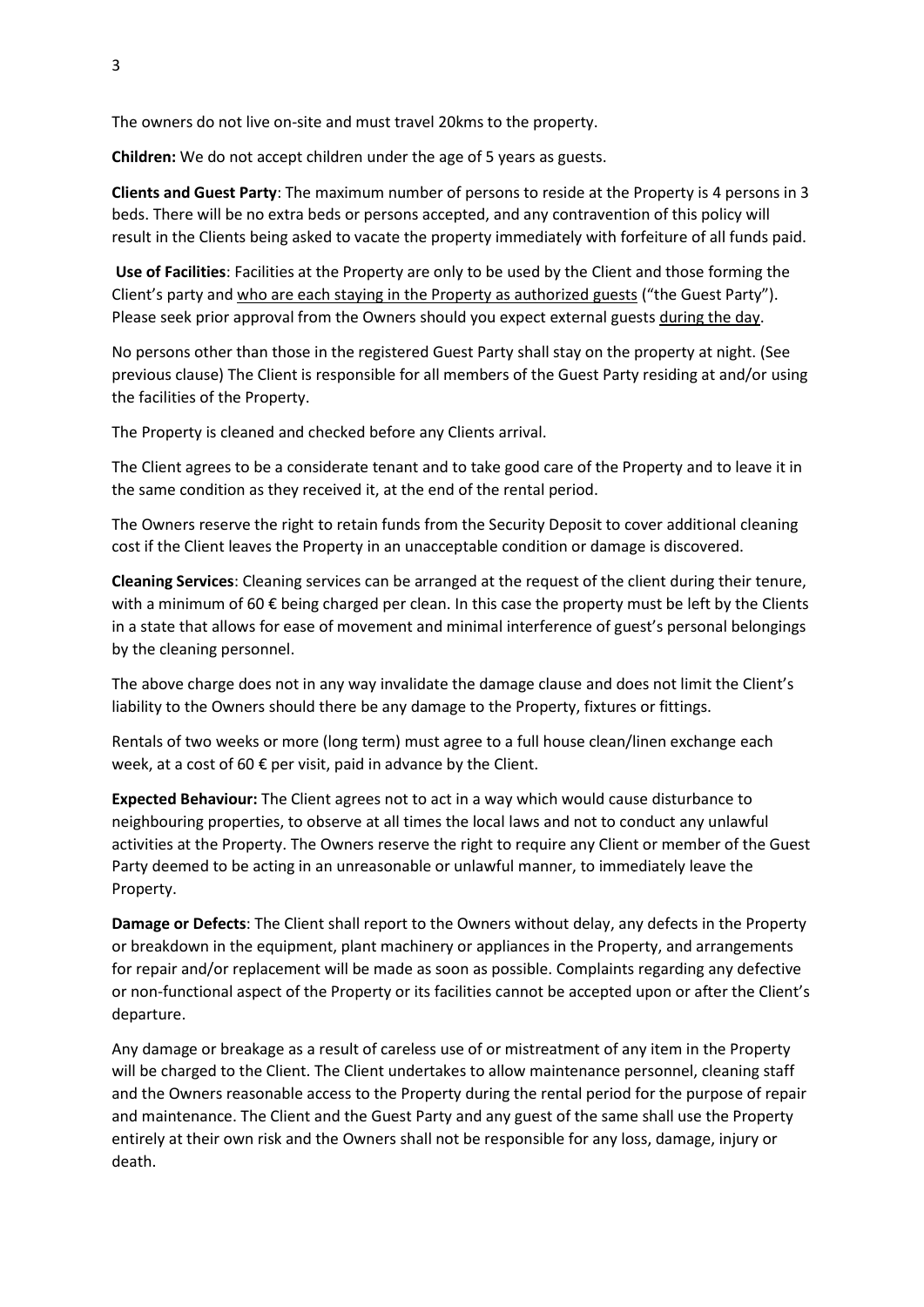**Liability:** As with many old properties in France there are stairs, steps and changes of floor levels at the Property and the Owners shall not be liable to the Client for any damage or injury resulting from these. Caution is advised always.

Client's personal belongings (including motor vehicles) left in or around the Property are entirely at Client's own risk, and no responsibility will be accepted by the Owners for any loss or damage thereto. The Owners shall not be liable for any personal injury, loss or damage whatsoever caused as a result of the use of any barbecue, umbrella, collapsible seating or other equipment left at the Property for use by the Client and their guests during the rental period.

**Household Supplies:** Linen for each person will be provided for the duration of the rental period (a supplementary charge of 20  $\epsilon$  per person will be imposed for additional linen change requests). Neither linen/towels nor any fixture and furnishing from the Property are to be taken off the Property. Following our inventory, any shortfall of linen/towels or any other product or facility provided for the Client's use during the rental period shall, following Client's departure, be invoiced accordingly and/or retained from the Security Deposit.

Any damaged or unduly stained linen/towels will be replaced at the Clients expense.

Do not use the bath towels for swimming.

Swimming towels are available for rental at 5€ each.

**Sun Screen**: Persons using sunscreen MUST shower before getting into bed. Sunscreen stains bed linens and towels, yellow. These will be replaced at the Clients expense.

**Smoking:** Smoking is not permitted on or in front of the property/terrace AT ALL. This includes but is not limited to cigarette, Vaping, pipe, cigar smoking. Contravention of this clause will result in the retention of the Damage Deposit in full, and any further costs involved in cleaning/removing the smell of smoke from fabrics/furnishings over and above the Damage Deposit value will be charged to the Client.

#### **Strictly NO PETS.**

**Winter**: (November 1st through April 30th) letting rates include water, electricity and Pellets/granules.

When using the Pellet Burner, the Client must have prior knowledge of this equipment and/or ask for and receive full instruction from the Owner as to its use. The costs associated with repairing any damage to these Appliances, their surrounds or in the case of fire outside of the boxes, will be borne in full by the Client.

Using the Pellet Burner before November 1st is not authorized and the Client will forfeit the damage deposit if the appliances are used.

Owners supply all Granules/Pellets. Clients must not bring their own products to be used in these appliances. Clients must always keep pellets in the hopper. Burner will cease to operate with an empty hopper and will need to be reset by the Owner

• Pellets must NOT be placed directly into the burner cup inside the door. The door must remain closed at all times.

**Sanitation:** Only Human Waste and Toilet Paper are to be flushed in the Toilet. Thick wads of toilet paper will clog the pipes. Use only 2 x ply toilet paper. Do not flush any sanitary napkins, tampons,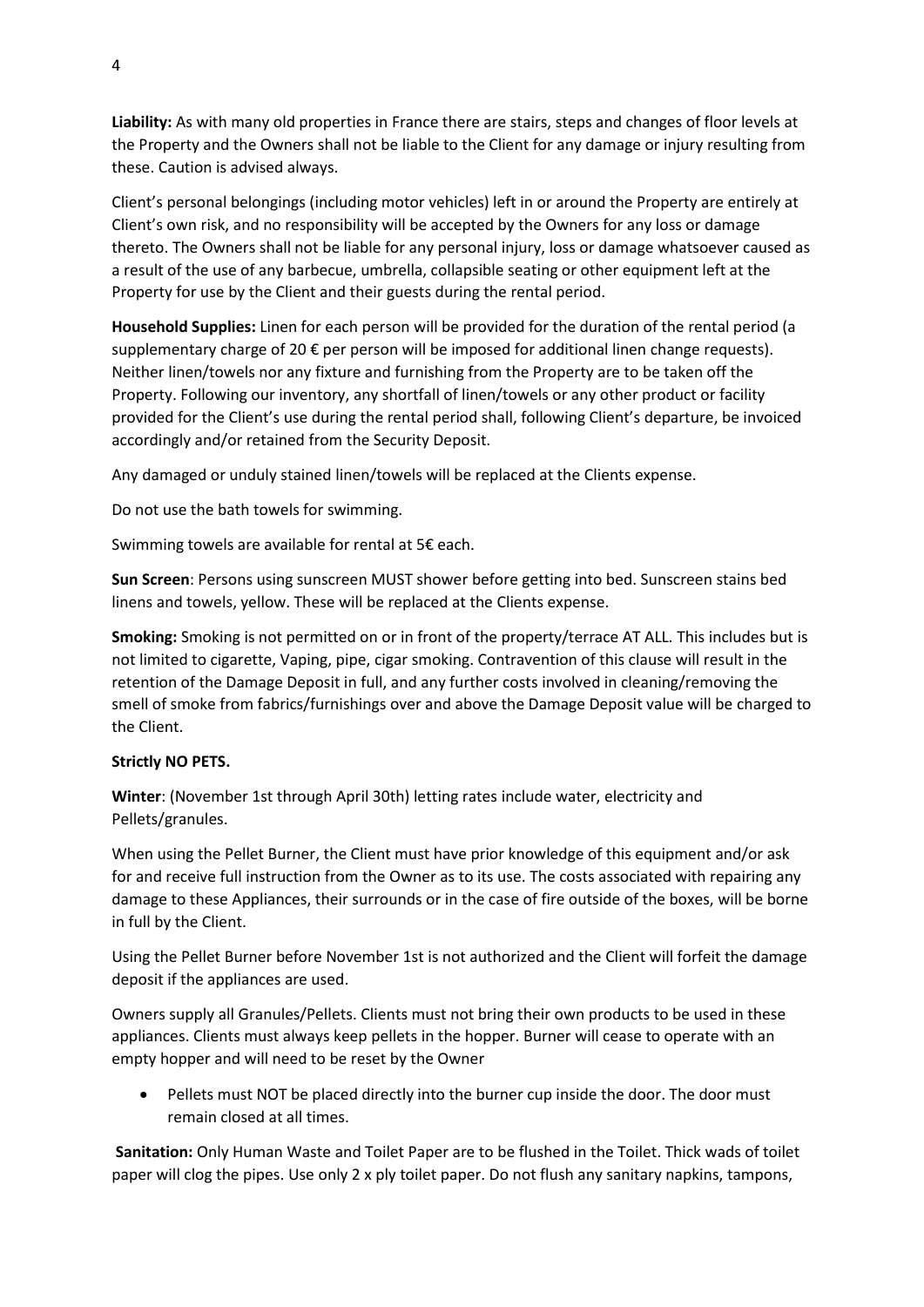baby's nappies/wipes or facial wipes down the toilets. Disposal of those items belong in the trash receptacle supplied in the bathrooms. Any damage caused to the toilet or waste water systems or the functioning of the same by a failure to adhere to the above guidelines may result in a deduction from the Security Deposit or additional claims being made against the Client if the value of remedial works exceeds the value of the Security Deposit.

#### **Bathrooms:** NO Hair Dyeing

Use only the cleaning products supplied in the bathrooms.

**Cooking:** Clients must use the extractor fan while cooking.

#### Deep or shallow frying (more oil/fat than lightly 'coats' the cooking surface of the pan) is prohibited.

• Cooking oil condensate coats all surfaces and is very difficult to remove. For this reason, we advise that there are NO exceptions to this rule.

Only use the pots and pans supplied for the appropriate purposes of cooking. Use only the cleaning products supplied.

- Cleaning of the Induction cook top must take place after each use with a damp sponge and then the spray product and microfibre cloth provided.
- Cooked on spills are difficult to remove, so any spills must be wiped up immediately. USE ONLY a soapy sponge for wiping up spills. Nothing scratchy.

## **Shoes: NO SHOES TO BE WORN IN THE HOUSE**

**Insurance:** The Client and the Guest Party at the Property must not do anything or permit anything to be done that would or may result in the insurance of the Property becoming void or voidable or the premium being increased.

The right to use the Property may be revoked by the Owners with immediate effect before the end of the rental period, giving the Client notice in the event of the Client being in serious breach of the terms of this agreement. All monies paid will be forfeit in this case.

**Public Services:** The Owners shall not be liable to the Client for any temporary defect or stoppage in the supply of public services to the Property.

**Unforeseen Circumstances:** In the event of loss, damage or inconvenience caused or suffered by the Client if the Property shall be destroyed or substantially damaged before the start of the rental period, the Owners shall refund, within two weeks of notification to the Client, all sums previously paid to the Owners for the rental period.

In the event of the booking being cancelled or altered by reason of force majeure (which includes adverse weather conditions, fire, riots, strikes, wars, and Acts of God) or other events outside the Owners' control, the Owners cannot accept any liability.

**WIFI and Electronic Equipment**: Wi-Fi is provided free of charge and very occasionally the ADSL connection is reset by the provider and can be down for some time. This is beyond the Owner's control. The Owners cannot accept any responsibility for loss or lack of a stable internet connection. WIFI coverage extends throughout the houses. Please bear in mind that due to our rural location, the maximum available internet speed will be reduced dependent on the number of users at any one time.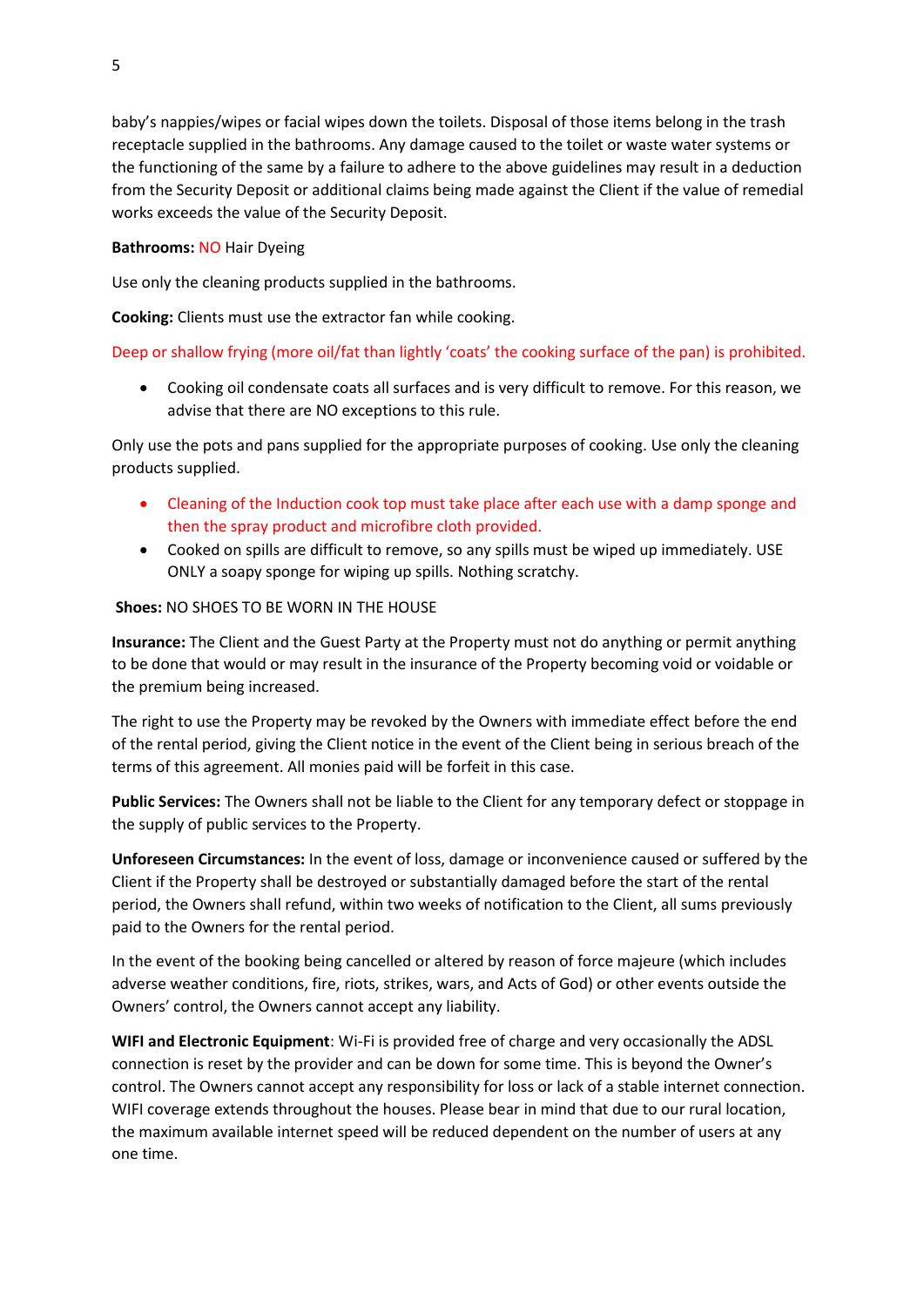The electronic equipment must not be altered, adjusted or interfered with in any way and if any of the hardware is found to have been tampered with causing a malfunction or interruption to the system or to internet services, the Security Deposit will be forfeit.

The Owners cannot be held liable for any loss of service including the inability to dial the emergency services due to loss of service. Any loss of electronic services is outside of the Owners' control. However, every effort will be made to ensure full services are maintained.

The Property is 'elderly' with thick stone walls which also can disrupt the signal from time to time depending on which part of the Property the Client and their guests are in and if the signal may be bad in one room, it may be good in another.

**Modification of a Substantive Element of the Contract:** If, before the declared date of commencement of the stay, the Owners find themselves obliged to change one or more of the key elements in this Contract, the Client may, after receiving notification from the Owners in writing, terminate their contract and receive without deduction, an immediate refund of all sums paid, if the conditions are unacceptable to the Client.

**Modification to the Property**: The Owners reserve the right to make changes to the interiors and/or exteriors of the Properties between the time of accepting the Client's booking and the date of the Client's rental period. The Owners reserve the right to make changes to certain components if this is necessary to comply with safety requirements or other changes in law or relevant codes of practice, or to make other minor changes which they believe will not be to the detriment of the Clients overall holiday experience and which will not increase the price.

Every effort has been made to ensure that the description of the Property is accurate.

**Rights:** Under no circumstances shall the Owner's liability to the Client exceed the Total Rental Amount or, if less, the Total Rental Amount paid by the Client to the Owners.

This contract has been freely negotiated and shall be recognized as the entirety of the agreement between the Owners and the Client and each member of the Guest Party. Only those changes or modifications to the Contract that have been specifically placed in writing, attached, dated and signed by the Client and the Owners, will be accepted. No person who is not a party to this Contract shall have any rights under or in connection with it.

**Advertising and Reviews**: From time to time the Owner would like to publish a Client's or member of the Guest Party's comments on their websites and advertisements. Unless otherwise requested/noted, the Owners will assume the Clients et al have no objection to this.

**Conditions of Contract**: This contract shall be governed by French Law in every particular including formation and interpretation and shall be deemed to have been made in France. Any proceedings arising out of or in connection with this Contract may exclusively be brought in any court of competent jurisdiction in France and the parties to the Contract hereby waive and revoke any rights to commence or pursue proceedings in any other forum or jurisdiction. If any provision or part of the Contract is or becomes invalid, illegal or unenforceable then it shall be modified to the minimum extent necessary to make it valid, legal and enforceable. If such modification is not possible then the relevant provision or part thereof shall be deemed deleted. Any modification or deletion of a provision of part-provision under this clause shall not affect the validity and enforceability of any other part of the Contract.